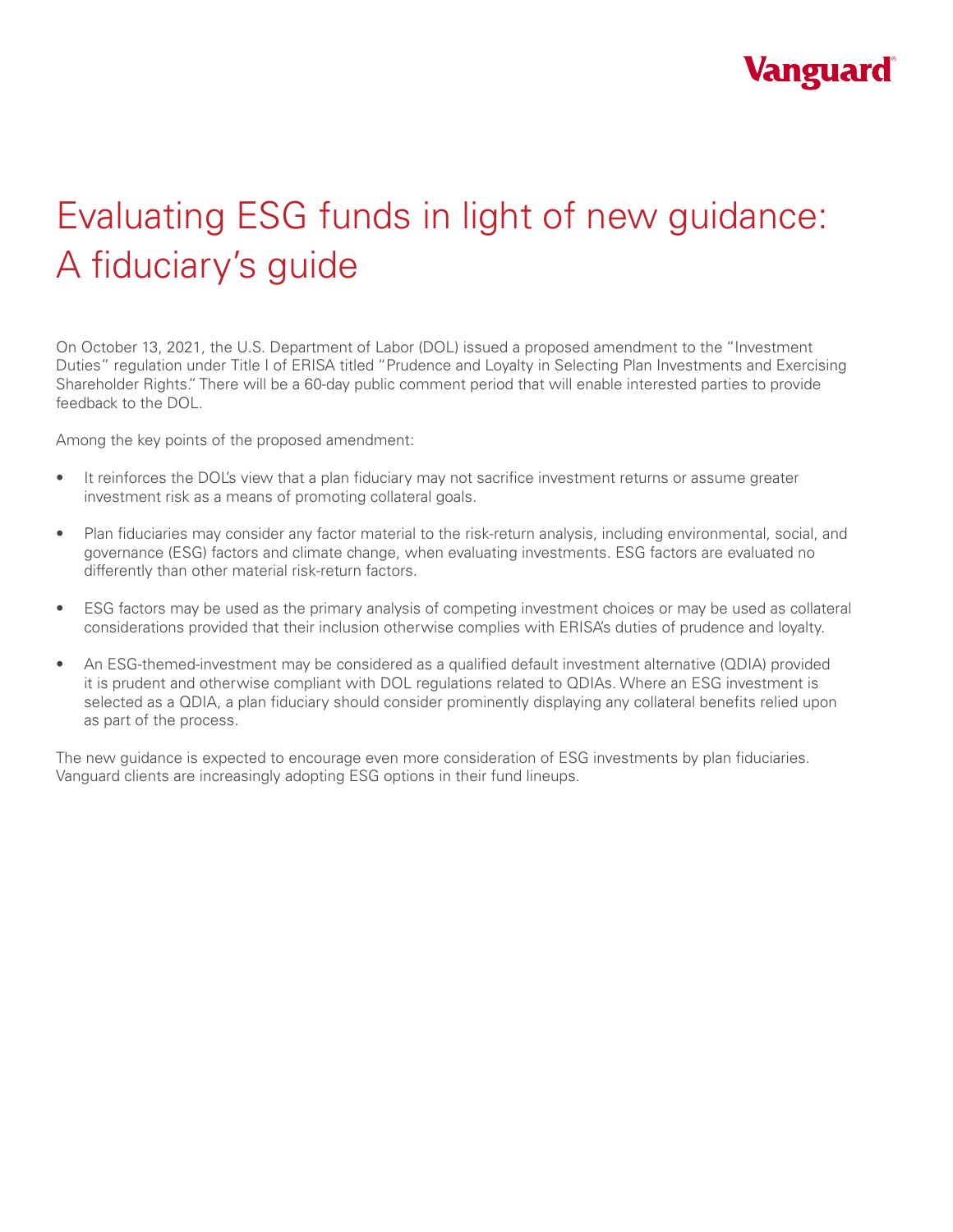# **As of September 2021, 16% of Vanguard plans with 1,000 or more participants offered an ESG fund, up from 11% in 2017. Nearly 3 in 10 participants currently have access to an ESG fund.**

There is a range of decisions and strategies for plan sponsors to consider regarding ESG investments and their retirement plans. Generally, the considerations range from basic or foundational to the most complicated. In June 2021, we published a guide that discussed foundational considerations. This commentary focuses on the most typical ESG scenarios facing plan sponsors. (Our third and final commentary will address the most complex approaches.)

# **Spectrum of investment committee ESG considerations based on philosophical alignment and fiduciary complexity**



FOUNDATIONAL BEHAVIORS EXPANDED BEHAVIORS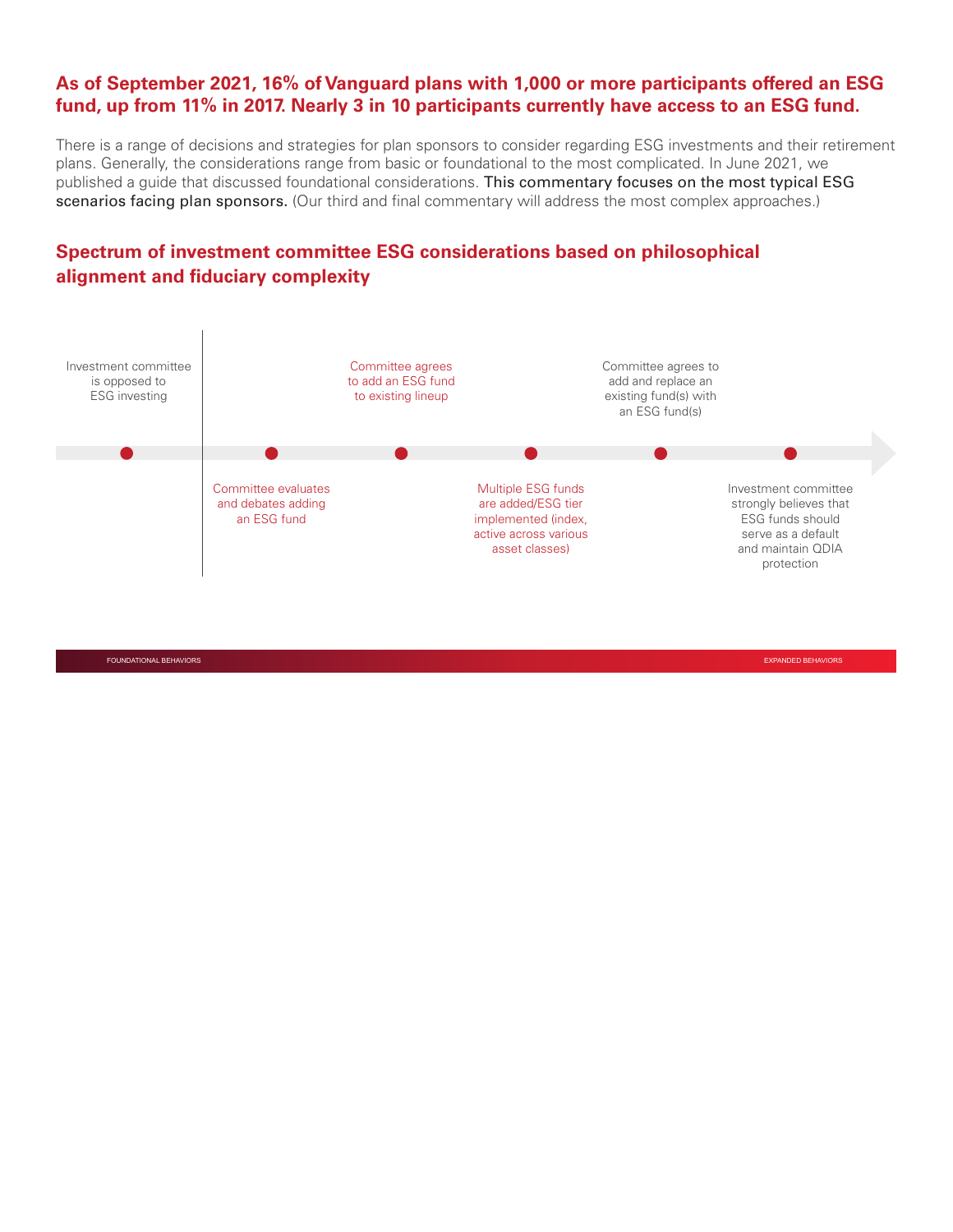A key question is whether the plan sponsor is seriously considering the addition of ESG fund(s) to their lineup? If the sponsor is ready to adopt ESG, the most typical approach involves adding an option(s) to an existing lineup rather than replacing an existing non-ESG option with an ESG option. (For purposes of this commentary, it is assumed that the ESG option will not be designated as the plan's QDIA).

### Plan sponsor actions Considerations Considerations

### **Understand the various ESG approaches and terminology.**

Definitions and approaches to ESG vary widely; there is no universal ESG strategy.

Types of ESG investing:\*

|                                                                                                   | <b>Portfolio screen.</b> Two iterations of screening:<br>exclusionary, which omits certain sectors, countries,<br>or securities based on ESG-related criteria; and<br>inclusionary, which proactively includes certain sectors<br>or companies based on higher ESG ratings relative to<br>industry peers. |
|---------------------------------------------------------------------------------------------------|-----------------------------------------------------------------------------------------------------------------------------------------------------------------------------------------------------------------------------------------------------------------------------------------------------------|
|                                                                                                   | <b>ESG integration.</b> Systematic inclusion of financially<br>$\bullet$<br>material ESG information in the investment analysis<br>process.                                                                                                                                                               |
|                                                                                                   | <b>Active ownership.</b> Asset managers use a variety<br>of approaches to positively affect corporate behavior<br>on ESG-related issues.                                                                                                                                                                  |
|                                                                                                   | <b>Impact investing.</b> Target investments with the<br>dual objective of generating some degree of<br>positive ESG-related impact in addition to some<br>level of financial return.                                                                                                                      |
| Determine if index and/or active ESG funds<br>should be added.                                    | For index funds, an understanding of the<br>$\bullet$<br>methodology; if it's exclusionary, which sectors/<br>industries are excluded? Are there any qualitative<br>factors included? If it's inclusionary, whose ESG<br>rating are you using? Why?                                                       |
|                                                                                                   | For active funds, does the committee have the<br>comfort and ability to evaluate active managers<br>and establish a process of ongoing monitoring<br>and evaluation of qualitative, quantitative, and<br><b>ESG-related factors?</b>                                                                      |
| Consider if the fund(s) align with participant<br>demands or desires.                             | How do you determine what your participants are<br>$\bullet$<br>looking for?                                                                                                                                                                                                                              |
|                                                                                                   | Without that knowledge, is the direction you want<br>$\bullet$<br>to go influenced?                                                                                                                                                                                                                       |
| Decide how many options they want to add to<br>their existing lineup.                             | Are you looking to add a few asset class exposures<br>or for the ability to create a full ESG portfolio?                                                                                                                                                                                                  |
| <b>Consider the potential asset allocation implications</b><br>with the addition of any ESG fund. | Do you want to target a specific asset class only?<br>Do you want your participants to be able to have<br>$\bullet$<br>building blocks?                                                                                                                                                                   |